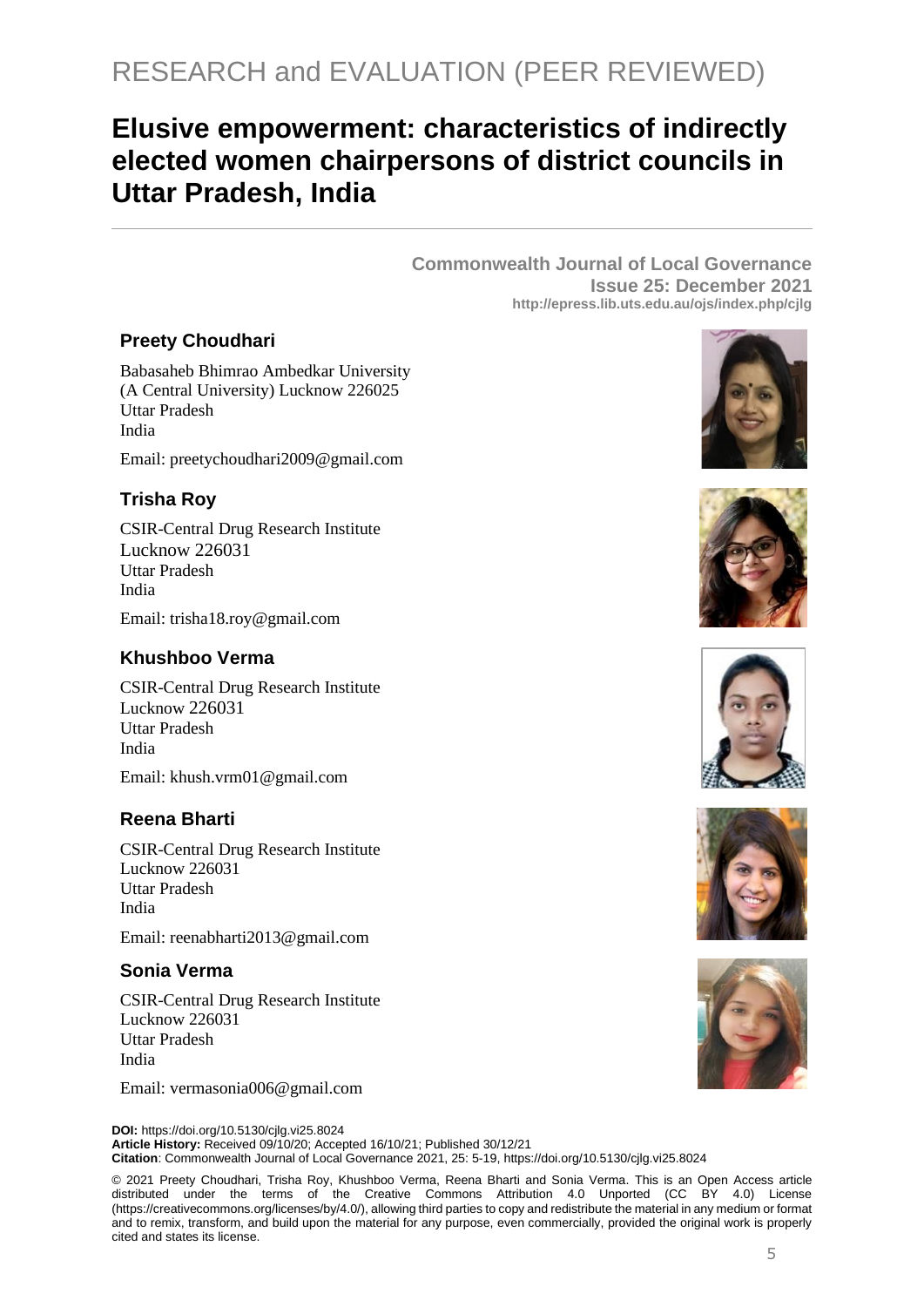## **Abstract**

*The 73rd Amendment to the Constitution of India was introduced with a stated legislative intent of reserving not less than a third of seats for women in institutions of local self-government, the three-tier panchayati raj institutions. That amendment is considered a milestone in India's project of empowerment of women. This paper evaluates the power and prestige of the post of an adhyaksha (chairperson) of a zila (district) panchayat (council) in general, and in particular the status of women elected to the post during 2016 in the state of Uttar Pradesh (UP). Analysing the candidature, electoral success, electoral practices and subsequent functioning of zila panchayat adhyakshas (ZPAs), the authors argue that despite seats being reserved for women, no meaningful political empowerment of women has occurred in UP. The paper questions the efficacy of the indirect mode of election of ZPAs in bringing about empowerment of women, arguing that indirect elections enable powerful ruling elites to use women as proxies, subverting the legislative intent of the 73rd Amendment. The paper therefore proposes electoral reforms.*

## **Introduction**

The Indian Constitution (Seventy-third Amendment) Act 1992 that came into force in 1993 states *"reservation of not less than one-third of the seats for women"* as one of its *"objects and reasons".* This is in line with the objectives of 'expanding' democracy and making it more 'inclusive' (Jayal 2006). The objectives of the policy and our analysis of its working on the ground situates this paper in the debate on women's empowerment, especially as contextualised by Batliwala (1994) or Kabeer (1994) and in subsequent works, with special reference to South Asia.

The role of quotas for genders in enhancing political empowerment has been studied extensively (Dahlerup 2006; Eckert et al. 2017; Dahlerup et al. 2020 ). A bird's-eye view of the situation in South Asia seems to suggest a consensus that some degree of empowerment does result from women participating more in legislative bodies (Rai 2009). On closer inspection, however, regional and temporal variations in outcomes at the level of institutions of local self-government appear to be quite large in India. For instance Patnaik (2014), reporting on a study of eight relatively impoverished villages in the state of Odisha, concluded that empowerment did indeed increase after quotas for women in local bodies were introduced. Earlier, by contrast, in the more prosperous state of Karnataka (the first place in India where quotas for women in village-level institutions for self-government were introduced), it was observed that the *"primordial institutions of caste and patriarchy"* remained entrenched and in opposition to the *"emergence and performance"* of women leaders (Sutar 2007). Some ten years later, Mishra (2018, p. 558 ) observed that *"the mere representation of women in decentralised governance is not enough to bring [about] any qualitative change in local politics"* in the state of Arunachal Pradesh, whose social structure largely comprises tribal communities. Yet in an urban slum in the state of Kerala, which has been *"internationally celebrated as a leader in participatory governance since the … 1990s"* Williams et al. (2015, p. 1,116) observed that a women-only self-help group was able to acquire and exercise power in relation to crucial developmental decisions. However, the researchers acknowledged that the women they studied were associated with a cadre-based communist party and had privileged exposure to methods of political mobilisation and negotiation:*"[The self-help group]*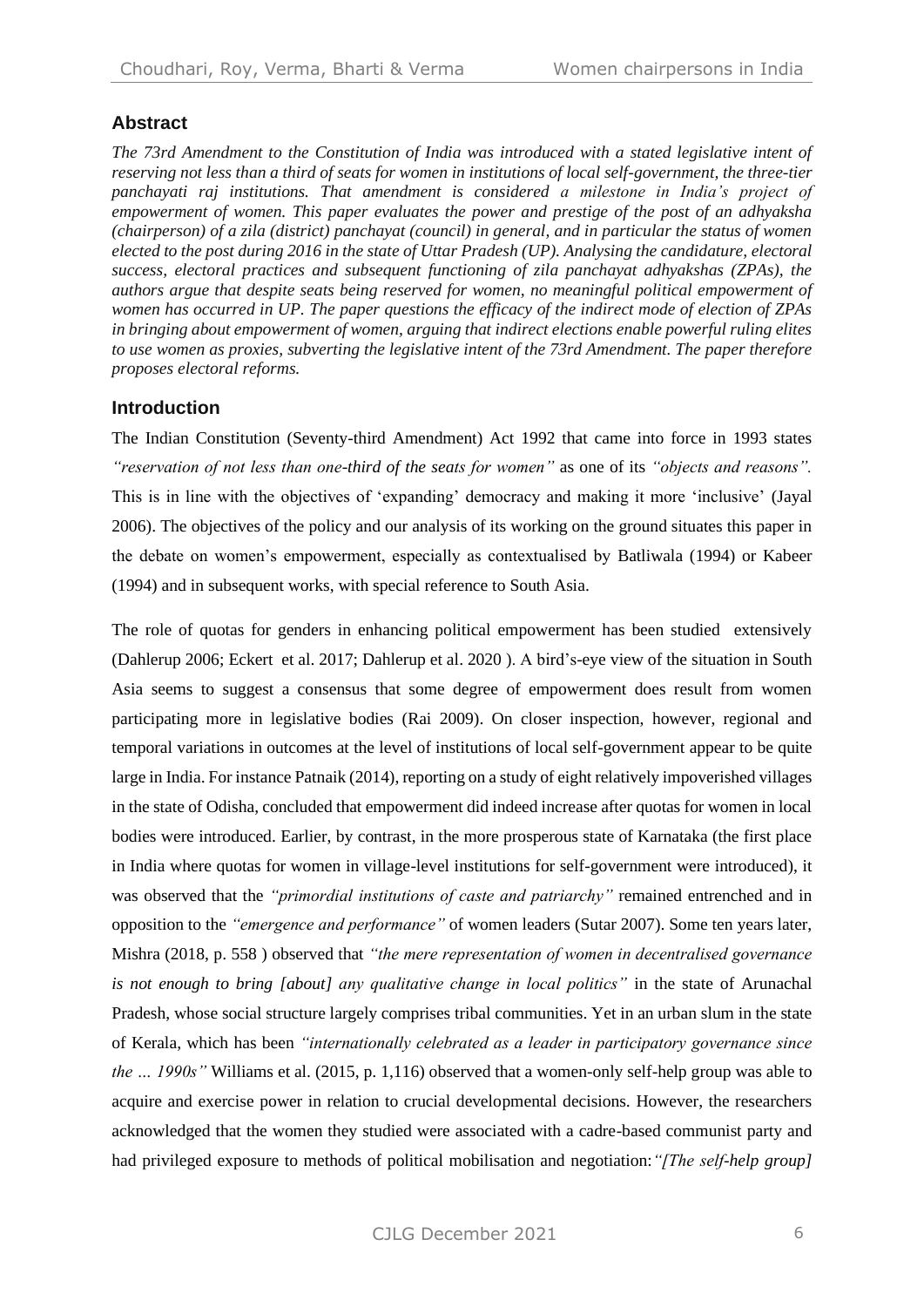*therefore provides women in slums with institutional pathways to power… but utilising these requires knowledge and strategic negotiation of an institutional and political environment that is far more complex than that facing their rural council … counterparts…"* Williams et al. (2015, p. 1,119).

Many studies on the functioning of democracy in India (Kohli 2001; Vaugier-Chatterjee et al. 2009; Kaviraj 2010; Vanaik 2013; Jeffrey et al. 2014) have been informed by meta-narratives of the state at the national or state level. However, the authors of the present study note that although the success (or otherwise) of inclusion and empowerment of women elected by means of quotas has been extensively researched at the 'micro-' and 'macro-' levels, there is a paucity of literature on India's 'meso-' or district-level institutions of self-government. Such institutions are potentially a valuable source of information about concordance or conflict between policy and practice. They are small enough to enable detailed critical examination, yet large enough to permit generalisation based on widespread sociopolitical realities.

A number of states of the Indian Union have enacted laws to regulate elections to *panchayati raj* (local self-government) institutions (PRIs). There are three 'tiers' of PRIs. The lowest is the *gram panchayat* at the village level (literally, 'a council of five', although in practice the number is often much larger). The next is the *khshetra panchayat* (literally, 'area council' or 'development block' council). The 'highest' tier is the z*ila panchayat* (ZP, district council), chaired by a z*ila panchayat adhyaksha* (ZPA). State election commissions (SECs) are responsible for conducting elections to these bodies*.* Some states, including Uttar Pradesh (UP), conduct direct elections for both members and chairpersons of the bodies at the first two tiers, with universal adult franchise. However, the district-level ZP that is the subject of discussion here comprises directly elected members, who then *indirectly* elect the chairperson. Interestingly, in UP, distinct sets of legislation enable and govern elections for rural and urban local bodies, and to the other two tiers.<sup>1</sup> Sivanna et al. (2017, p. 255) compared *"resource mobilisation, efficiency in delivery of services and utilisation of funds"* (but not women's empowerment) according to whether rural local bodies had their chairperson elected directly or indirectly. They observed that local bodies chaired by directly elected chairpersons performed better, and the levels of 'satisfaction' of electors as well as those of 'other stakeholders' were significantly higher. Direct election of chairpersons was also perceived as more efficacious in restricting capture of power by local elites. Sivanna et al. (2017) also found that the exercise of the right to recall (via a noconfidence motion, or NCM) was significantly more frequent in respect of indirectly elected chairpersons. This paper will later explore the incidence of NCMs in UP in some detail.

At the time of writing, the term of the ZPAs elected in 2016 has ended and fresh elections for PRIs have been notified in UP. A typical ZP ward constituency in UP comprises approximately 10,000 to 15,000 voters, and the size of the ZP membership varies from 15 to as many as 70. A roster system of quotas

<sup>1</sup> For details, please see: http://sec.up.nic.in/site/introduction.aspx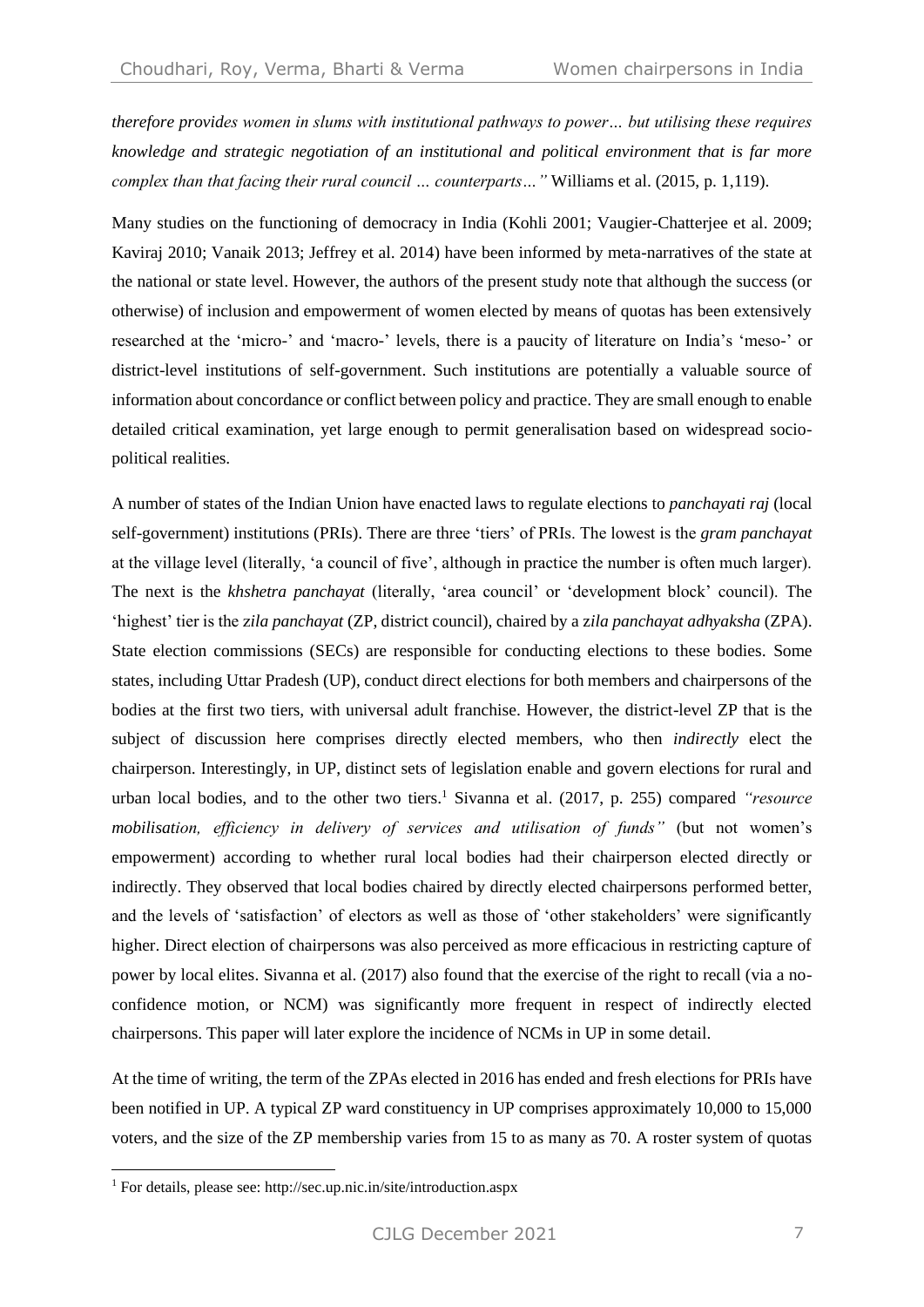operates to designate both wards and individual ZPA posts as 'reserved' for members of identified disadvantaged groups (the so-called 'Scheduled' castes and tribes, 'other backward castes') and women. This roster is supposed to follow a formula based on the population of the ward, the number of voters belonging to the 'Scheduled' castes or tribes and previous reservation history. Thus, the local SEC may reserve the post of a ZPA for, say, a representative belonging to one of the Scheduled tribes. All other tribes, castes and communities are then rendered ineligible for candidature in this round of elections. This same post of ZPA may further be reserved for women, so no men can be nominated as candidates. Five years later, in the next round of elections, the reservation status of the post may be changed to 'unreserved'. This does not bar the previous incumbent from standing for re-election, but this time around, she would have to compete against rival candidates of other communities, castes and genders. Under this system, the number of women elected as ZPAs in UP can never be less than 25 out of 74, but the women themselves are more likely to be a new set of persons, different from previous incumbents.

The organisational structure of India's political parties has yet to acknowledge the importance of effective women's representation: as this paper will show, the evidence suggests that the nomination of a woman as a candidate to contest the post of ZPA is not based on her political strength or empowerment but rather to maintain the influence of a local political leader. A study by Chandra (2016) highlights that weak party organisations and the minimal role of women in party-political activities has enabled dynasty politics in India to assume a decisive role from grassroots to apex. Basu (2016) has argued that increasing violence and criminalisation of politics, bias in party organisations and the absence of affirmative action in state and national legislatures have impeded women's representation. This theme is explored later under the heading 'the district as a political arena', mainly to contrast state and national legislatures with institutions of local self-government in UP.

Elections to the post of ZPA in UP during 2016 witnessed women candidates winning in 44 out of the 74 ZPs. Such a large proportion (59.5%) of women in positions of power in local self-government institutions contrasts with the 10–14% level of representation of women in state assemblies and the union parliament.<sup>2</sup> It is also significantly higher than the one-third (33%) mandatory quota for women in the three-tier PRI structure. This high figure led many to believe that there had been 'winds of change', and 'a silent revolution' (Mishra 2016) in achieving women's empowerment. The State Election Commissioner at the time is reported to have said: *"The results are proof of women's empowerment in the state and women leaders are sure to play a major role in the future"* (Mishra 2016).

<sup>2</sup> The current Lower House of the Indian parliament (*lok sabha*) has the highest percentage of women (14%) in the history of the republic. In the previous House, the proportion of women was 11.3%. In state assemblies it is less than 10%. See <https://prsindia.org/parliamenttrack/vital-stats/profile-of-the-newly-elected-17th-lok-sabha>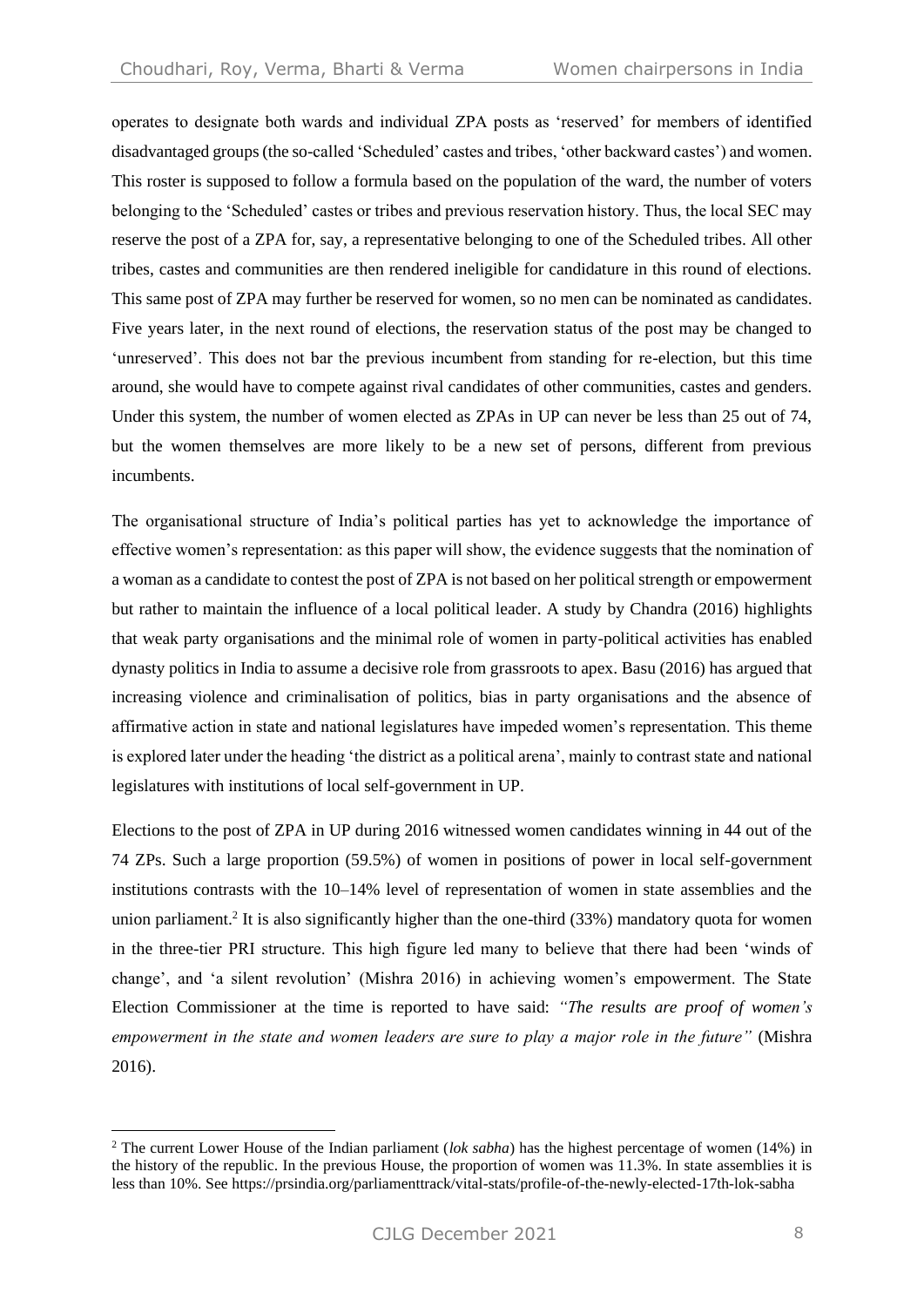This paper questions whether a quantitative increase in the representation of women as ZPAs may be reasonably interpreted as real political empowerment of women; and whether their public presence is merely illusory, while true empowerment remains elusive. The authors demonstrate how the local elite at the district level continues to use its patronage and dominance in the power structure to get its favoured candidate elected as ZPA. They argue that to infer the empowerment of women on the basis of their election as ZPAs is misleading. Instead, the paper finds that the rising number of women ZPAs is not associated with any decrease in the illegitimate use of money, intimidation, or patriarchal patronage to perpetuate dominance by the local elite and its capture of district-level democratic institutions.

The paper begins by discussing the limitations of existing literature on the subject of ZPs and the role of women representatives. Next, it briefly surveys the functions and powers of a ZPA to highlight what makes this a coveted role. Finally, it describes the mode of election of ZPAs and analyses the background of the elected women ZPAs in UP in the 2016 elections.

In addition to cited academic literature, the bulk of the information used for analysis was collected through internet searches. Web pages cited as footnotes were accessed between 8 June 2020 and 5 April 2021. If the first source of the information was a newspaper article, it was cross-checked with at least one additional newspaper report. While the authors are aware that journalists reporting for the vernacular press in the local area where a ZPA is elected or functions may not be possessed of high levels of gender sensitivity, the reports used were considered to provide balanced accounts and not to devalue women. Additionally, the dedicated website <https://www.myneta.info/> maintained by the Association for Democratic Reforms was used for much of the information presented here and is gratefully acknowledged. Information available from the websites of the UP State Election Commission, Finance Commission, and the Comptroller and Auditor-General of India has also been used as available.

#### **The district as a political arena**

PRIs in UP are, the authors believe, particularly well-suited for the purpose of studying outcomes of policy when its practice is beset with challenges from anti-democratic and patriarchal forces. Studies relating to women representatives in PRIs have been few and most have been outcome/performancebased surveys of the lowest tier (*gram panchayats*). These studies have found a positive impact of reserved places for women on women's empowerment. Most (Buch 2000; Chattopadhyay and Duflo 2004; Hust 2004; Jayal 2006; Ban and Rao 2008) have essentially argued from the premise that women acquire more experience via the reserved places system and assume that as the system continues to mature, women will become more effective leaders. It is true that there have been counter-arguments (Pai 2001; Dutta 2012) that the women elected have largely been mere proxies for their male relatives or patrons. These studies, however, focused only on *gram panchayat*s and did not address the two higher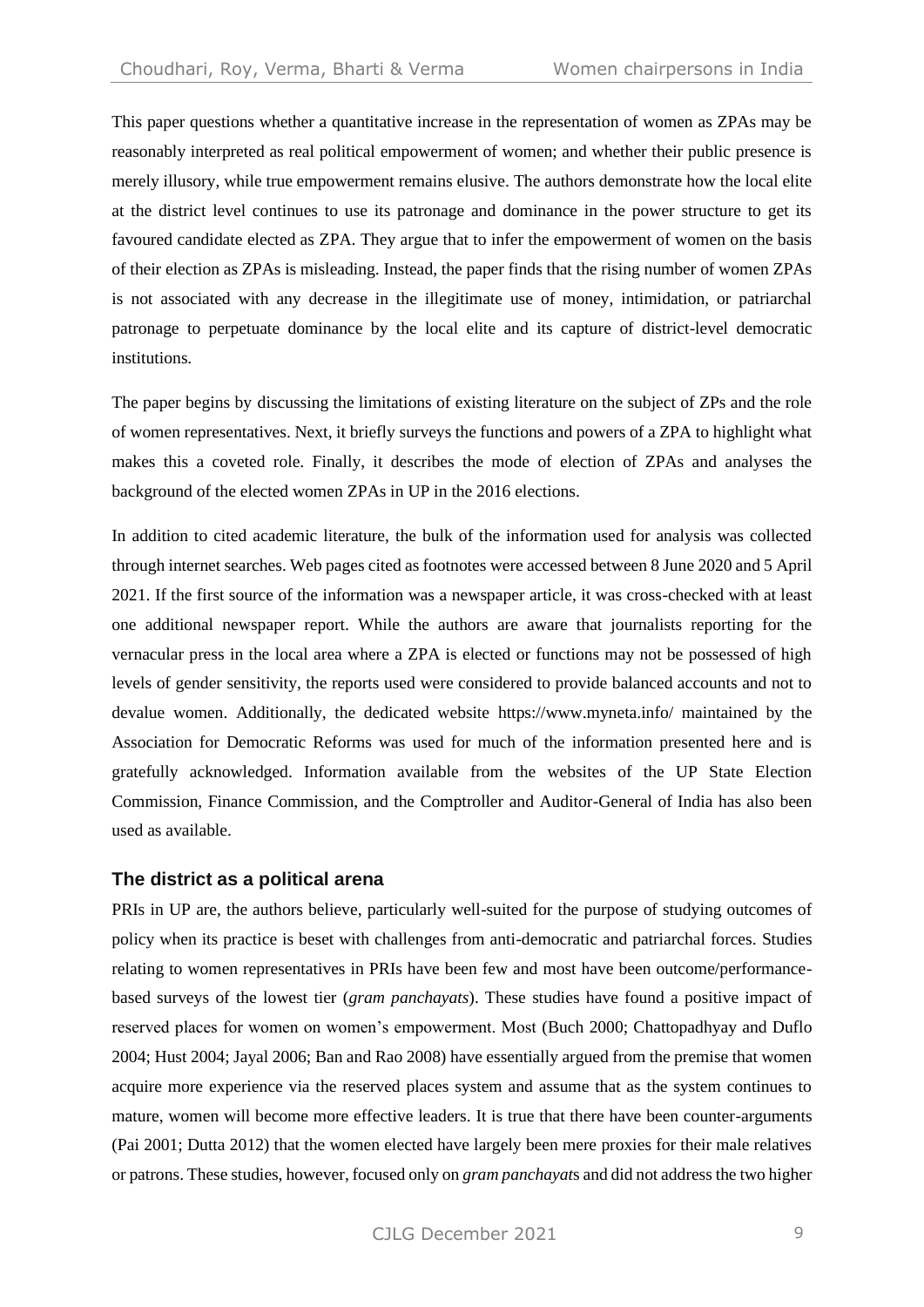tiers (development-block- and district-level PRIs) in sufficient detail. Analysis of these levels is important for the purpose of understanding political power and patronage, which are important levers influencing indirect election to the position of ZPA. Indirect elections are easier for a dominant elite to 'manage'.

## **Power and prestige of the ZPA**

Constitutional obligations mandate state governments to transfer various areas of administrative work and functions related to delivery of basic amenities and public services to the jurisdiction of PRIs. Article 243G of the Indian Constitution enjoins state governments to endow *panchayat*s with the powers and authority necessary to enable them to function as institutions of self-government and to plan and implement programmes for economic development and social justice, including those in relation to matters listed in the Eleventh Schedule. UP has devolved a larger number of functions (land development and land reforms, social forestry, rural housing, drinking water, rural roads, minor irrigation, street light in rural areas, etc.) listed in the Eleventh Schedule to PRIs than some other states – for example, Tamil Nadu and Delhi (Jha and Pal 2004).

PRIs in UP are empowered to generate revenue by several means. They may auction ZP property, and collect taxes, levies, tolls and fees on various activities like local fairs and marketplaces, ferrying, leather work, mining, etc. They receive funds directly from the national government under an allocation formula developed by the Union Finance Commission. The state government has also constituted five State Finance Commissions (SFCs) since the inception of this mechanism for direct devolution of state funds to PRIs. The Comptroller and Auditor General of India (CAG 2011) reported that during the fiveyear period of 2006–07 to 2010–11, PRIs in UP received about INR 480 billion (approximately USD 6.4 billion).<sup>3</sup> In the year of this paper's interest  $(2015-16)$ , the UP SFC recommended a per capita devolution of circa INR 450 to PRIs (Gupta and Chakraborty 2019). This information is sufficient to estimate that in 2016 a ZPA in UP had control over very considerable sums of money, making it a coveted post.

Weaknesses in institutional delivery structure and implementation (Pritchett 2009) leave a lot of scope for financial corruption and misuse. Apart from the scope for monetary gain through exercise of powers to approve utilisation of funds, the ZPA can bestow patronage based on the non-financial powers associated with the post. Most development schemes, and particularly federally sponsored programmes, are implemented according to a district development plan that is approved by the district planning committee. The ZPA has a lot of say in decisions regarding the inclusion or exclusion of projects in the development plan. The choice of beneficiary social groups, constituencies and areas is thus within the

<sup>3</sup> The figure is from Report No. 2 of 2011 – *Performance Audit on Civil of Government of Uttar Pradesh* prepared by the Comptroller and Auditor General of India. INR were converted to USD using the average of historical exchange rates between 2006 and 2011 and rounded to the nearest dollar.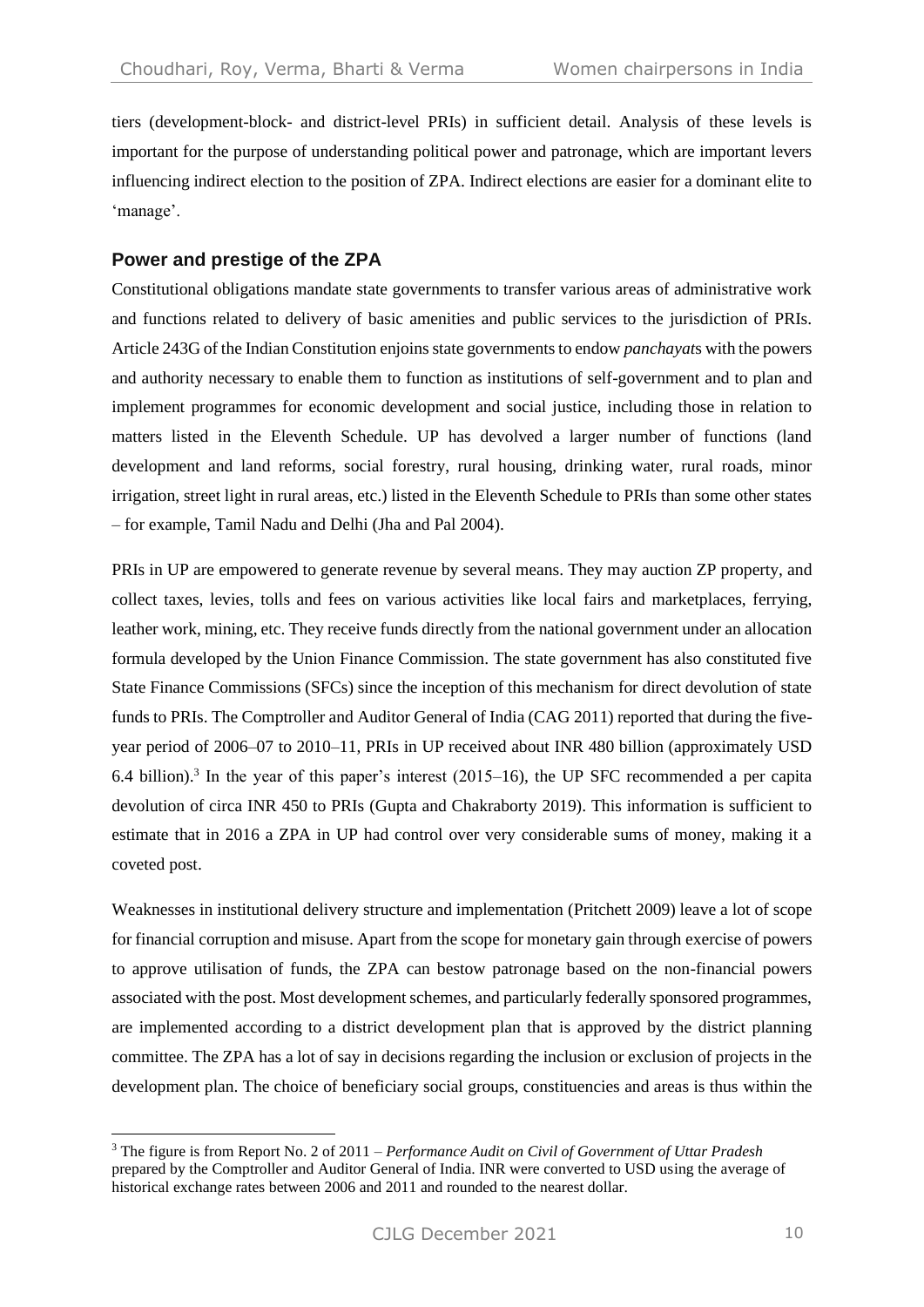ZPA's domain. Additionally, the trappings of office – for example prestige as the 'first among equals' among the elected representatives of the district, a red beacon on the official car, and security cover from a gunner – again make the ZPA a coveted post at risk of being captured.

#### **Indirect election of the ZPA**

As noted earlier, in the ZPA elections held in 2015–16 in UP, 44 women were elected to the posts of ZPA in 74 ZPs. Twenty-three (52.2%) of these were elected unopposed. The number of men who were elected unopposed in the remaining 30 ZPs was 15 (50.0%). One possible inference from this observation is that women representatives are as widely acceptable as ZPAs as men. However, it is important to examine the circumstances under which such a large number of women were elected unopposed, and who these women are.

Before analysing the profile and patronage relationships of the women who were elected ZPAs, it is pertinent to note that the process of indirect election of ZPAs can be susceptible to manipulation. ZPAs are indirectly elected by members of the ZP by simple majority of the quorum present and voting, and by open (not secret) ballot. The well-known phenomenon of local political elites 'championing' candidates – women or men – for posts that they themselves are not eligible to contest is in full play here.

It is difficult to assess the extent to which 'championed' women exercise real choice in agreeing to file their candidacy for these posts. The pressure on the woman is usually high and may become implacable and merciless. Consider the case of the Jalaun ZPA. She was under treatment for cancer but was discharged from hospital and travelled 1,200 km to campaign for ZP elections. She later died within days of being sworn in as ZPA.<sup>4</sup> It is difficult to make out whether she was so motivated as to neglect her own health care for the opportunity of participating in elections, or whether she was not sufficiently empowered to resist demands placed on her to contest. That said, it is also true that some women ZPAs have been known to be extremely enthusiastic about fighting elections. In the ZP elections recently conducted during April 2021, one of the candidates for Baksha ward in Jaunpur ZP was a woman born in Jaunpur itself, but pursuing a successful career in the glamour industry in metropolitan Mumbai. She denied reports that she was contesting because her father, a successful businessman based in the state of Goa, 1,800 km away, was ineligible to do so on account of reservation of the seat for women (Sharda 2021; *Business Standard* 2021).

The legislation governing election of ZPAs apparently did not foresee how indirect election could be manipulated by influential district politicians in concert with the ruling political party in the state. During ZPA elections in 2014 the Samajvadi Party was the ruling party in the state government and it claimed to have won almost 60 seats out of 74 elected ZPAs. However, in the April 2021 elections

<sup>4</sup> https://www.amarujala.com/uttar-pradesh/jalaun/district-panchayat-president-farah-naz-was-not-hindi-*news*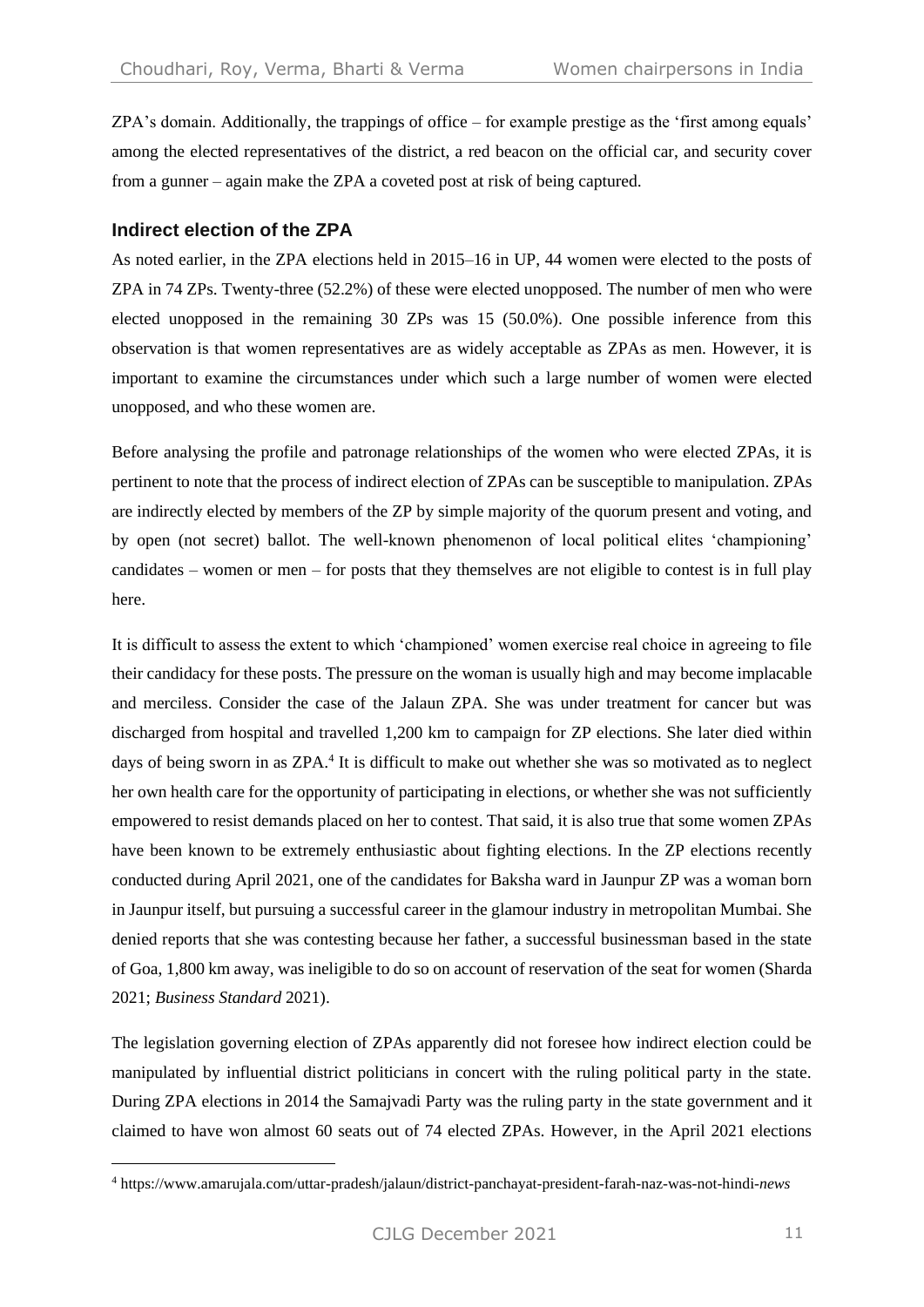when Bharitya Janta Party (BJP) had become the ruling party, it claimed to have won 67 ZPA positions out of a total 75 (Srivastava 2021).

Given that a ZP in UP normally has  $15-70$  members,<sup>5</sup> ZPA elections may be swung on the basis of only 8–36 votes. Apart from genuinely persuasive arguments, there are two main ways to secure the small number of votes required to elect a ZPA: bribery and intimidation. Newspapers reports have alleged that a surprisingly large sum of money, in the range of INR 2.5–30 million, was paid out for one vote in 2016.<sup>6</sup> Even in direct elections, lack of oversight and action by the authorities resulted in candidates for ZP membership spending INR 0.5–25 million on their campaigns despite strict caps on electoral expenses (Anuja 2016). If true, such allegations of 'purchased' votes distort the aphorism 'democracy, by the people' … to 'buy' the people.

#### **The role of state politics**

There are several ways for a political party in power in the state legislature to influence ZPA elections. The first is by pressuring officials in charge of conducting elections. Although ZP elections are supervised by the State Election Commission (SEC), the history of appointments to that post indicates that the ruling party may put a favoured official in charge. For example, in UP the State Election Commissioner during the ZP elections in 2016 had previously been removed from the post of Principal Secretary (Home) by the Election Commission of India during the 2007 state assembly elections on account of allegations about his relationship with the ruling party (*The Economic Times* 2007). But when the same political party returned to power in 2012, he was appointed Commissioner (*The Times of India* 2012).

Compared to the Election Commission of India, the SEC of UP is a much weaker institution. The Act governing the UP SEC provides for district authority figures like the senior superintendent of police (SSP) and the district magistrate (DM), and not employees of the SEC itself, to oversee the PRI elections. These officers may not make sufficient effort to prevent the use of bribery and intimidation during PRI elections, especially if the offenders are associated with the political party in power in the state legislature.

In 2016, it was reported that the district administration and the police played a questionable role in indirect elections to the post of ZPA in districts such as Ambedkarnagar, Bijnore, Sitapur and Gorakhpur.<sup>7</sup> Alleged activities included: selectively registering criminal cases in police stations as first information reports (FIRs) against ZP members;<sup>8</sup> issuing opportunistically-timed search warrants, arrest

<sup>5</sup> Only seven out of 75 districts had 70+ members, with Allahabad having the most with 97 ZP members.

<sup>6</sup> <https://www.amarujala.com/lucknow/money-game-in-district-panchayat-president-election-hindi-news>

<sup>7</sup> https://www.amarujala.com/uttar-pradesh/gorakhpur/sp-s-geetanjali-yadav-elected-zila-panchayat-adhyakshhindi-news

<sup>8</sup> https://epaper.amarujala.com/bijnor/20160101/06.html?format=img&ed\_code=bijnor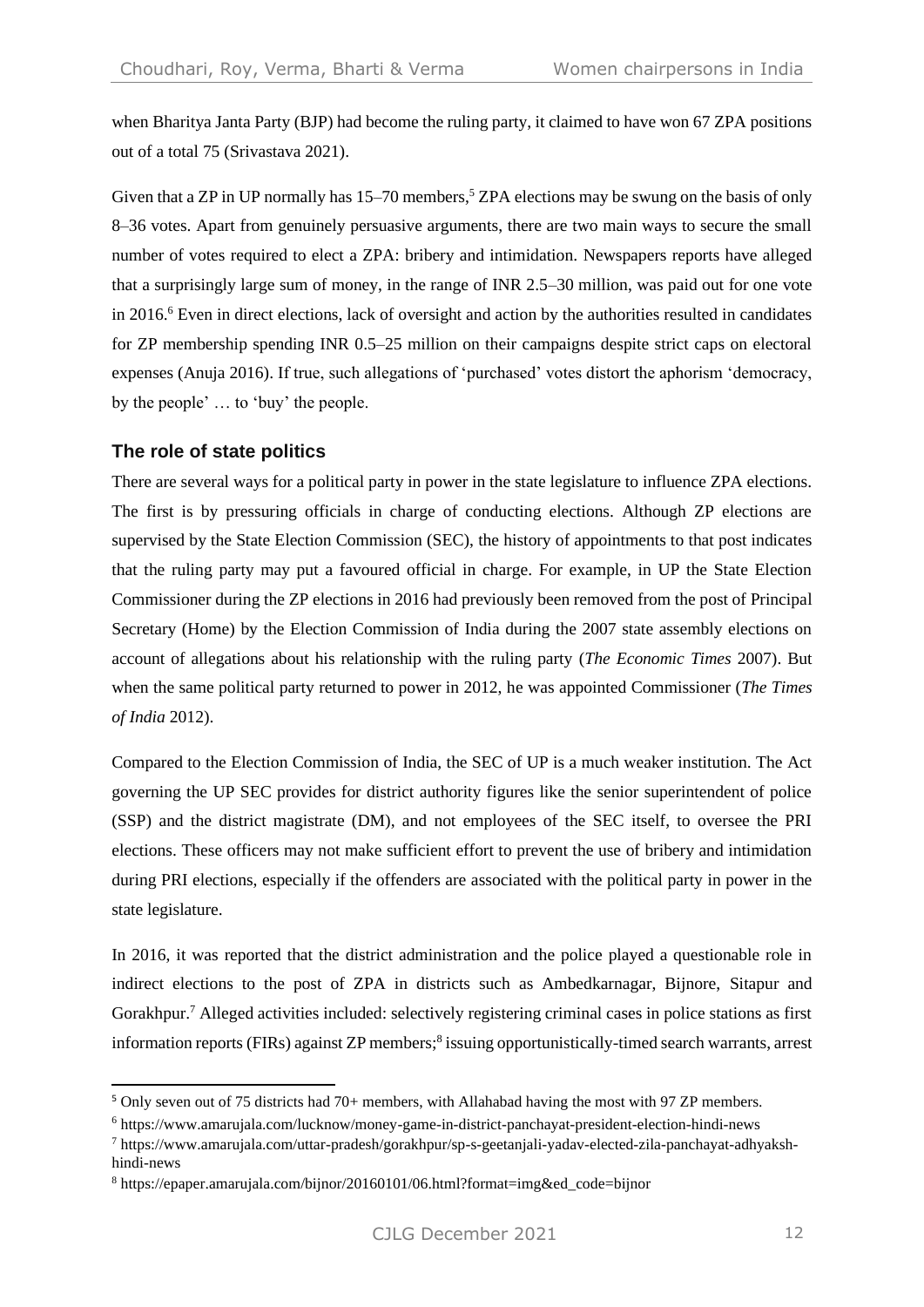warrants and demolition notices; cancelling licences to run businesses such as cooking gas distribution agencies or cold storage warehouses;<sup>9</sup> and either conducting all-out raids on residential or business premises of ZP members, or simply "shadowing" them.<sup>10</sup>

ZP members often appear unable to muster the courage and resources to counter such tactics and pressures, especially if there is an offer of a lot of money as an alternative. As more and more ZP members are won over to the camp of the ruling party, the opposition finds it easier to give up rather than waste its money in trying to exceed the offers that ZP members have accepted in exchange for their votes. This may explain why many candidates are elected unopposed (see Table 1).

Further evidence of the important role in ZPA elections of the state ruling party emerges from an examination of what happens when there is a change of state government. Despite the UP state ruling party's massive win in the 2016 ZPA elections (60 out of 74 ZPA posts), the same party was routed in the elections to the state legislature held just a few months later. This suggests that electoral success in ZPA indirect elections is not reflective of the people's choice or preference for a candidate or party. Second, the elected ZPAs are by and large dependent upon the support of the state government to achieve results. If the party in government changes, the sitting ZPA is left with one of two options: either shift loyalties to the new dispensation, or face recall through a no-confidence motion (NCM). By law, the right to recall may be exercised if more than half the members of the ZP moves a NCM, and it is passed by simple majority. A re-election is then conducted to fill the casual vacancy.

It is no surprise that during the preceding tenure of the ZPs in UP (2010–15), hardly any ZPAs resigned or faced an NCM between 2010 to 2012. Within one year of the change in the state government in 2012, however, 27 ZPAs either faced a NCM (23) or had to resign without a floor test of the confidence of the house (4). Similarly, with the change in the party of government in 2017, NCMs were tabled in more than ten ZPs within three months of the state assembly election results. During the remaining years of the outgoing regime in UP, NCMs have been tabled in 15 ZPs, and nine ZPAs have resigned – leading to by-elections in 24 out of 74 districts. Furthermore, in the districts of Varanasi, Chandauli and Mahoba, the sitting ZPAs changed their political party affiliations.

From the perspective of 2021 now that the term of the ZPs elected in 2016 is over, it is instructive to see the impact of the change of ruling party in the state during March 2017, and how many women ZPAs completed their full term of office. The following table summarises the outcome.

<sup>9</sup> https://epaper.amarujala.com/sitapur/my-city/20160106/01.html?format=img&ed\_code=sitapur

<sup>10</sup> https://epaper.amarujala.com/ambedkar-nagar/my-city/20160104/01.html?format=img&ed\_code=ambedkarnagar.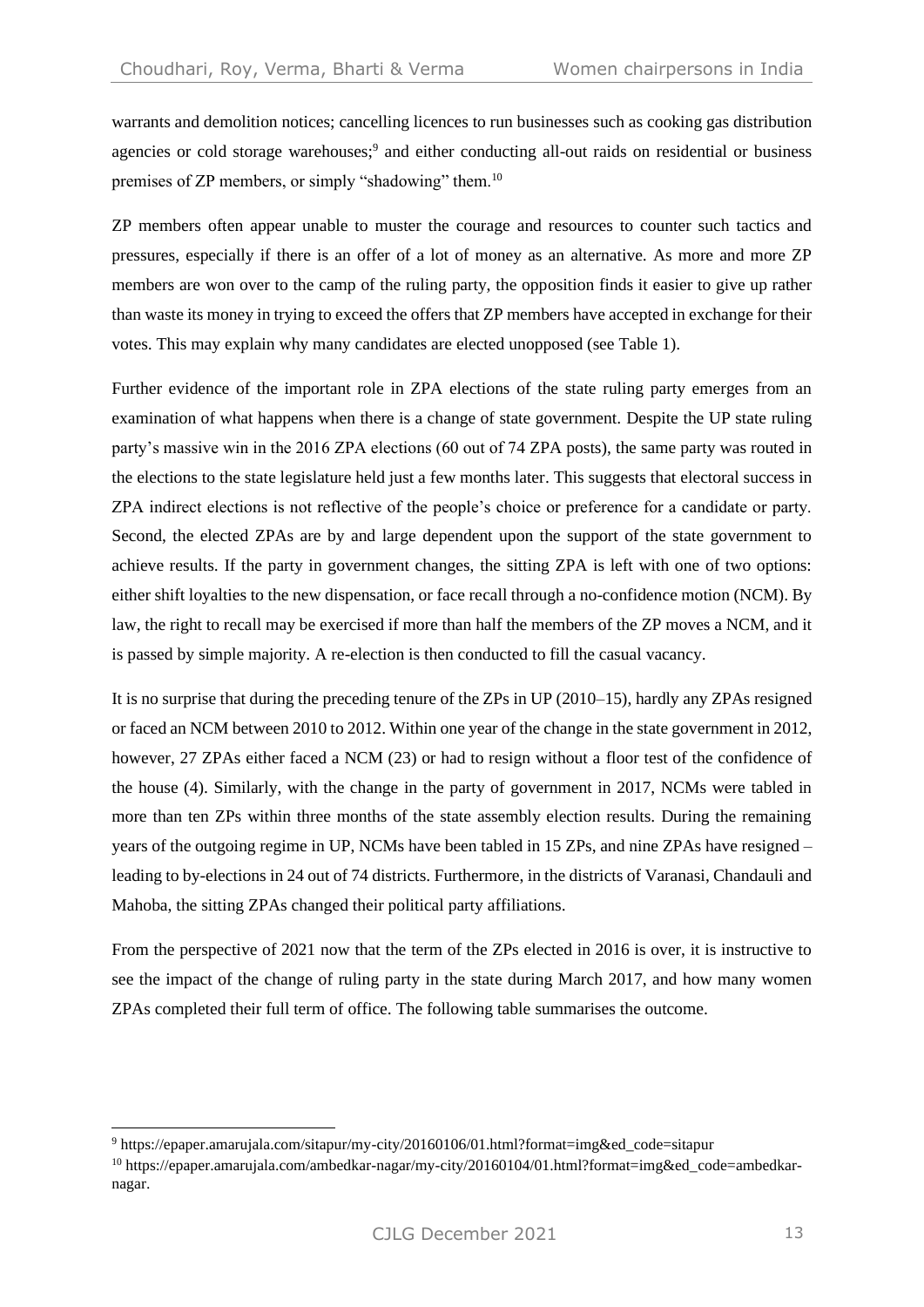| Τ.   | Women ZPAs elected in 2016                                                                                                                                        | 44 |
|------|-------------------------------------------------------------------------------------------------------------------------------------------------------------------|----|
| ii.  | Women ZPAs elected unopposed                                                                                                                                      | 22 |
| iii. | Women ZPAs who could not complete their term as they were removed                                                                                                 | 14 |
|      | (due to either a no-confidence motion, resignation, or having their power seized after the change<br>of state government in March 2017)                           |    |
| iv.  | Women ZPAs who changed their political loyalties and joined the new state ruling party after<br>March 2017 (from Samajvadi Party to Bharatiya Janata Party (BJP)) | 12 |
| v.   | Women ZPAs who were already affiliated to BJP when elected in 2016                                                                                                | 04 |
| vi.  | Women ZPAs belonging to the BJP by the time their term (2016–21) was over                                                                                         | 30 |

*Table 1: Effect of change of ruling party on women ZPAs' term of office and affiliation*

When the elections for ZPAs were held in the state during January 2016, the Samajvadi Party ruled UP. However, following the March 2017 state elections the Bharatiya Janata Party (BJP) became the ruling party. The subsequent number of NCMs and the high rate of recall of ZPAs affiliated to the Samajvadi party strongly suggest to the authors that indirect elections of ZPAs (whether women or men), in UP at least, can be 'managed' by the state government. Also, the significant number of ZPAs who shifted their political loyalties reflects the influence of the state government, as does the fact that all the new ZPAs elected in by-elections during the period 2017–21 (triggered primarily by NCMs) were loyal to the BJP.

#### **Characteristics of female ZPAs**

While the election of a woman may be no more or less questionable than that of a man, it is important to understand whether candidates elected to a position of authority have the capacity to exercise the power conferred on them.

According to the National Family Health Survey of 2015–16 in UP state, only 32% of women are 'allowed' to go to a market, a health facility or any place outside the village or community unaccompanied. More than half (52%) are anaemic as compared to 24% of men. More than half of UP's women (51%) also believe that it is acceptable for men to beat their wives 'under some circumstances'; and 33% of women aged 15–49 have been subjected to physical violence, but only 4% of the abused women have sought help from the police (IIPS and ICF 2017).<sup>11</sup> These statistics suggest that at least half the female electorate in UP is not empowered in any meaningful sense. Women candidates for ZP membership or ZPA are therefore likely to emerge from the more empowered remainder.

This study profiled 44 women ZPAs declared elected by the SEC in 2016 (Table 1). Their median age at the time of election was 35 years (range: 23–57) and on average they had completed 11.5 (range: 0– 20) years of education. Using established quantitative indicators of women's empowerment (Nayak and

<sup>&</sup>lt;sup>11</sup> See also an open access, interactive web resource for Women's Empowerment Index (WEI) accessible at https://www.hindustantimes.com/interactives/women-empowerment-index/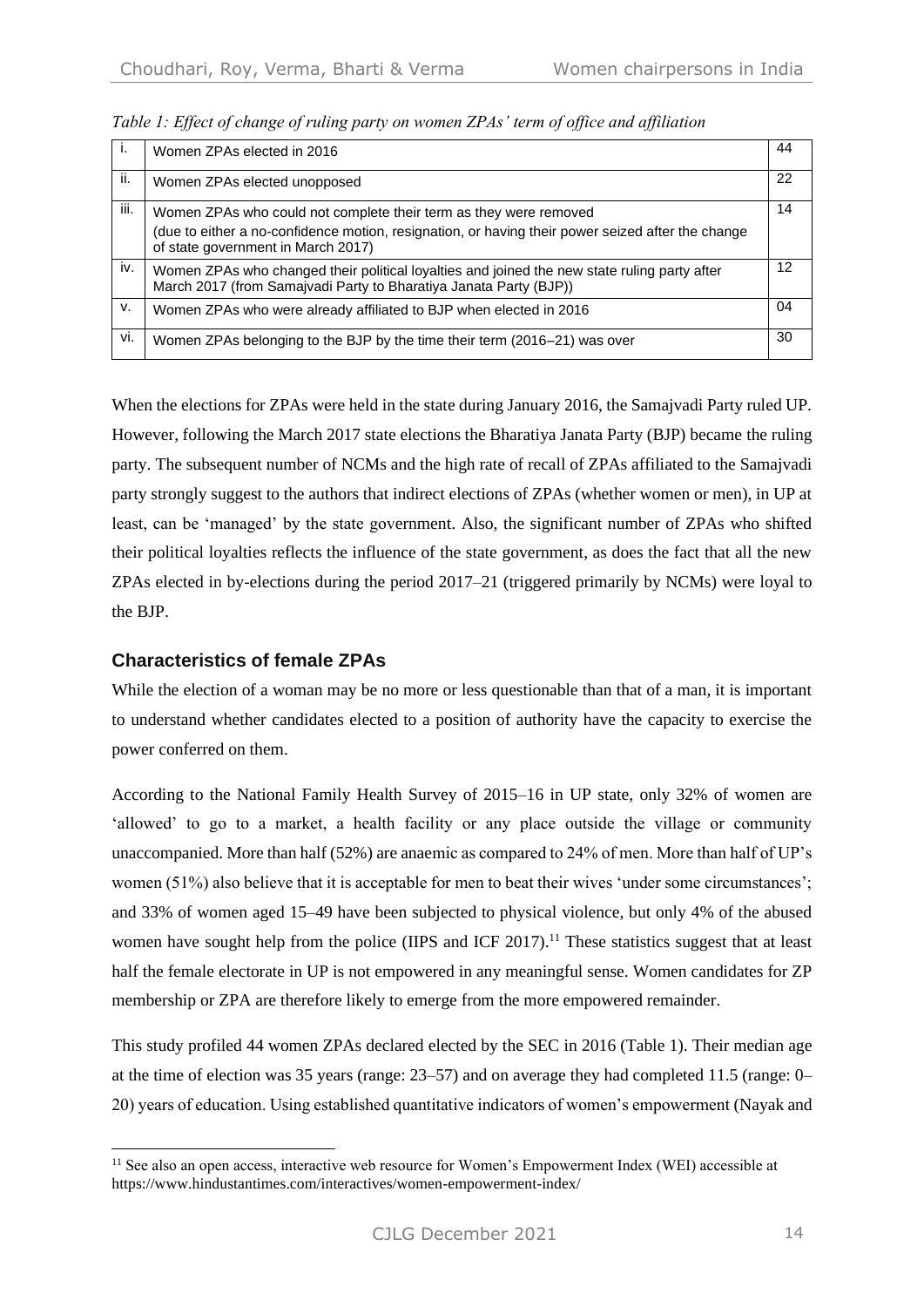Mahanta 2009; Chung et al. 2013), the median age and average number of years of education recorded suggest that the ZPAs are too young to be considered empowered, but are fairly well educated – especially in comparison to women voters in PRI elections.

For comparison with another, putatively politically empowered, group of women, the authors chose a randomly selected group of 44 women members of parliament (MPs) elected to the lower house of the national parliament in 2019.<sup>12</sup> These women were significantly older than the group of ZPAs at the time of election (median age: 50; range: 26–74) and significantly better educated (mean years of education: 15.2, range: 5–22 years). This finding again suggests that due to the indirect method of election of ZPAs, patronage is a more significant factor in their election than in general elections for MPs, and that as a result their skills may be less than needed.

#### **Who are the champions of female ZPAs?**

Another significant feature of the ZPA elections is the number of women elected unopposed. In contrast to the women MPs, who all faced opposition, as many as half the women ZPAs were elected unopposed. This appears to be linked to the role played by male champions of women candidates, who supported their election first to the ZP itself, and then to the post of ZPA.

The vernacular print and electronic media use two terms to describe the kind of men who may be championing women ZP candidates and ZPAs. The first is *bahubali*<sup>13</sup> (literally, 'strong-armed') and the second is *pradhan-pati* (the 'council president's husband') (Sinha 2015). It is noteworthy that in UP's neighbouring state, the High Court of Punjab and Haryana passed an order on 31 March 2021 directing the Deputy Commissioners in the state of Haryana to keep a check that *"de jure election of the lady*  sarpanch *[council president] was not taken over de facto by male members of her family"* (Malik 2021).

A *bahubali* ('strongman') is a person who, though not necessarily convicted of violent crime, possesses the ability to intimidate members of the general public, the press and media, well-off businessmen and farmers, and even state government officials. *Bahubali*s cut their teeth by exercising their strength in activities related to recovery of loans in the informal financial sector, property disputes, out-of-court 'arbitration' of civil suits, etc. Some eventually take up political activity full-time and rise in their party organisations, but their allegiance to individual parties tends to be somewhat fickle and they tend to migrate across a wide ideological spectrum. An illustrative example is the husband of the ZPA from Unnao. The Unnao ZPA herself was elected unopposed, when her husband was still a sitting member of the UP Legislative Assembly (MLA) and a member of good standing in the party then in power. A

<sup>&</sup>lt;sup>12</sup> The authors used MSExcel® to prepare a non-duplicate list of 44 randomly chosen women from the list of 78 women members of Parliament elected to the Lok Sabha in 2019, using the RANDBETWEEN, RANK and COUNTIF functions.

<sup>13</sup> https://hindi.oneindia.com/news/uttar-pradesh/bahubali-mla-vijay-mishra-aide-win-bhadohi-jila-panchayatelection-413724.html; https://www.gaonconnection.com/desh/who-are-these-pradhan-husband-pradhan-sonand-pradhan-in-laws-47074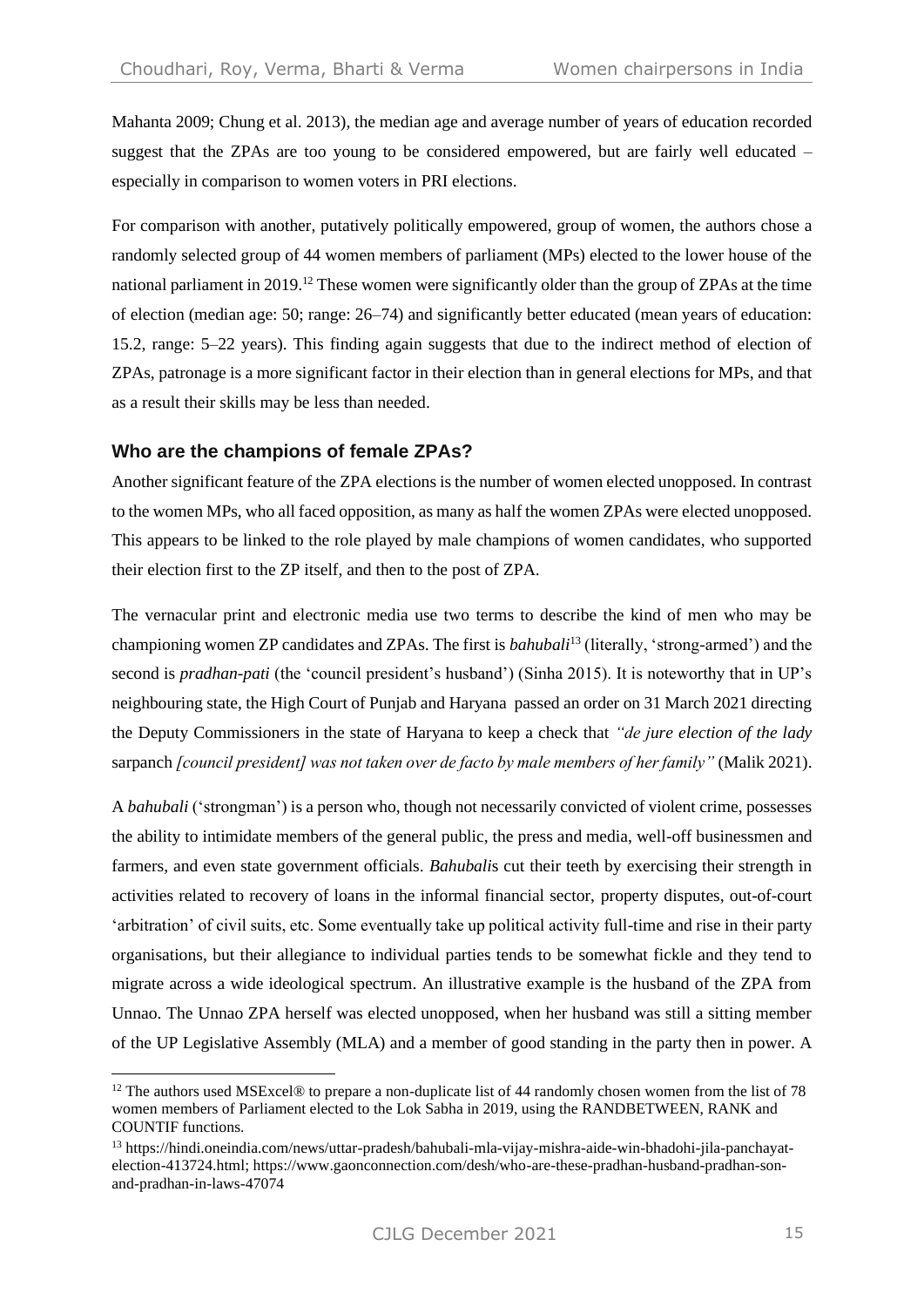year later, when the state government changed, he switched to the party that had wrested power, proceeded to get re-elected as MLA, and the ZPA completed her full term without having to face any NCM or seizure of her powers.

The importance of ZPAs connections to national or state politicians and former ZPAs is also worth noting. In the list of 44 female ZPAs at the time of writing, the authors found women championed by men who are ministers (8), MLAs (10) and former ZPAs (7). These champions included husbands (9), fathers (5), fathers-in-law (3) and one each of brother, brother-in-law, and mother.

#### **Conclusions**

The evidence suggests that in UP the women ZPAs elected in 2016 were mostly passive proxies, championed by rich and powerful male elites. Their election was made possible by the system of indirect elections. Thus, having a quota for women in PRI institutions, especially for the post of ZPA, did not achieve women's empowerment as envisaged in the Indian constitution's reservation quota policy.

To this extent, the present findings differ from those of several studies on the role of quotas in achieving women's empowerment ( Patnaik 2014; Williams et al. 2015). The authors conclude that the other side in this debate (eg Kishor and Gupta 2004) has a better grasp of the situation on the ground at the ZPA level. This paper posits that this difference arises largely on account of the institutions under study. The intermediate and highest levels of the three-tier system of local self-government have not been examined in sufficient detail. Studies have focused either at the grassroots of democracy, namely village councils and urban local bodies, or on state or national legislatures. The authors note that elections to these are based on direct election by universal adult franchise, secret ballot and the 'first-past-the-post' system. Greater attention by political theorists to electoral politics at district-level PRIs is warranted.

ZPAs in UP are indirectly elected through an electoral process where the outcome is potentially influenced by the power and influence of the state ruling party, which may misuse official machinery to favour those who are in a position to 'capture the power' of the ZPA role. Moreover, officials are typically wary of incurring the displeasure of politicians in the ruling party and may yield to the pressure of power politics.

The outcomes of the July 2021 PRI elections in UP largely confirm the findings of this paper (which was drafted beforehand). First, the overwhelming majority of elected ZPAs (67) were associated with the state ruling party (BJP). Second, as predicted in an earlier draft of this paper, none of the former female ZPAs elected under the quota system were re-elected unless their constituency was reserved for women this time around as well. Most did not even contest. Out of 44 female ZPAs only one was reelected, and her constituency (Sulatnpur) had again been reserved for women. The authors confidently predict that, depending on the outcome of elections to the state legislature due in 2022, many more incumbent ZPAs, both men and women, will only serve their full term if the party currently in power is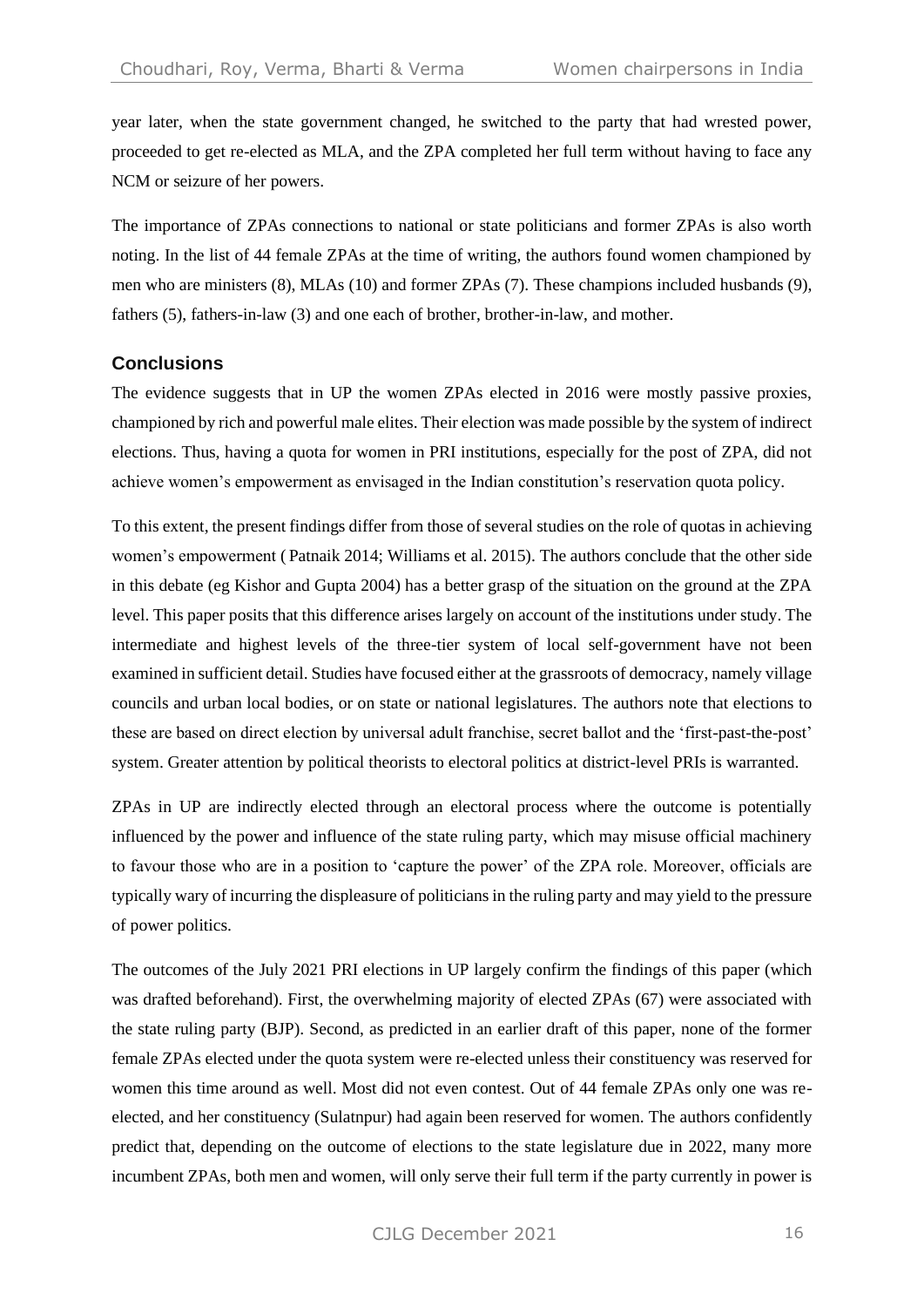re-elected. In short, the apparent empowerment of women ZPAs in particular, and women ZP members in general, is likely to remain illusory or elusive.

The authors therefore urge that the legislative intent of the enabling Act for women's quotas in PRIs should be more diligently put into practice. This paper has already noted that direct elections to the post of ZPAs in other states of India lead to higher satisfaction among the people with the functioning of the ZP when compared to indirect election (Sivanna et al. 2017). The logistics of conducting direct elections for ZPAs in UP are not too onerous, as evidenced by current practice in the two lower levels of PRIs, which already fill the positions of both ZP members and ZPAs by direct election. A change to direct elections to the post of ZPA should now be given a chance, at least on an experimental basis.

## **Declaration of conflicting interest**

The author declared no potential conflicts of interest with respect to the research, authorship, and/or publication of this article.

#### **Funding**

The authors received no financial support for the research, authorship, and/or publication of this article.

#### **References**

- Anuja (2016) *Panchayat polls: small elections, big money*. Available at https://www.livemint.com/Politics/W2ERq6OrzlAaCSMKc5mALO/Panchayat-polls-Small-electionsbig-money.html [Accessed 17 June 2020].
- Ban, R. and Rao, B. (2008) Tokenism or agency? The impact of women's reservation on panchayats in South India. *Economic Development and Cultural Change*, 56 (3), 501–530. https://doi.org/10.1086/533551
- Basu, A. (2016) Women, dynasties, and democracy in India. In: Chandra, K. (ed.) *Democratic dynasties: state, party and family in contemporary Indian politics*, (pp. 136–172). Cambridge, UK. Cambridge University Press. https://doi.org/10.1017/CBO9781316402221.006
- Batliwala, S. (1994) *Women's empowerment in South Asia: concepts and practices*. New Delhi: Asian South Pacific Bureau of Adult Education.
- Buch, N. (2000) *Women's experience in new panchayats: the emerging leadership of rural women.* Occasional Paper 35. Delhi: Centre for Women's Development Studies.
- *Business Standard* (2021) Miss India 2015 finalist Diksha Singh to contest UP Panchayat polls, 4 April 2021. Available at: https://www.business-standard.com/article/elections/miss-india-2015-finalist-diksha-singhto-contest-up-panchayat-polls-121040400113\_1.html
- Chandra, K. (ed.) (2016) *Democratic dynasties: state, party and family in contemporary Indian politics*. Cambridge: Cambridge University Press. https://doi.org/10.1017/CBO9781316402221
- Chattopadhyay, R. and Duflo, E. (2004) Women as policy makers: evidence from a randomized policy experiment in India. *Econometrica*, 72 (5), 1409–1443. https://doi.org/10.1111/j.1468- 0262.2004.00539.x
- Comptroller and Auditor General of India (CAG). (2011) *Annual technical inspection report on PRIs for the year ending 31st March 2011.* Available at http://www.saiindia.gov.in/sites/default/files/audit\_report\_files/Uttar\_Pradesh\_TL\_PRI\_2010.pdf. [Accessed 31 July 2020].
- Chung, (D.)B., Kantachote, K., Mallik, A., Polster, R. and Roets, K. (2013) *Indicators of women's empowerment in developing nations*. Workshop in International Public Affairs, Spring 2013, University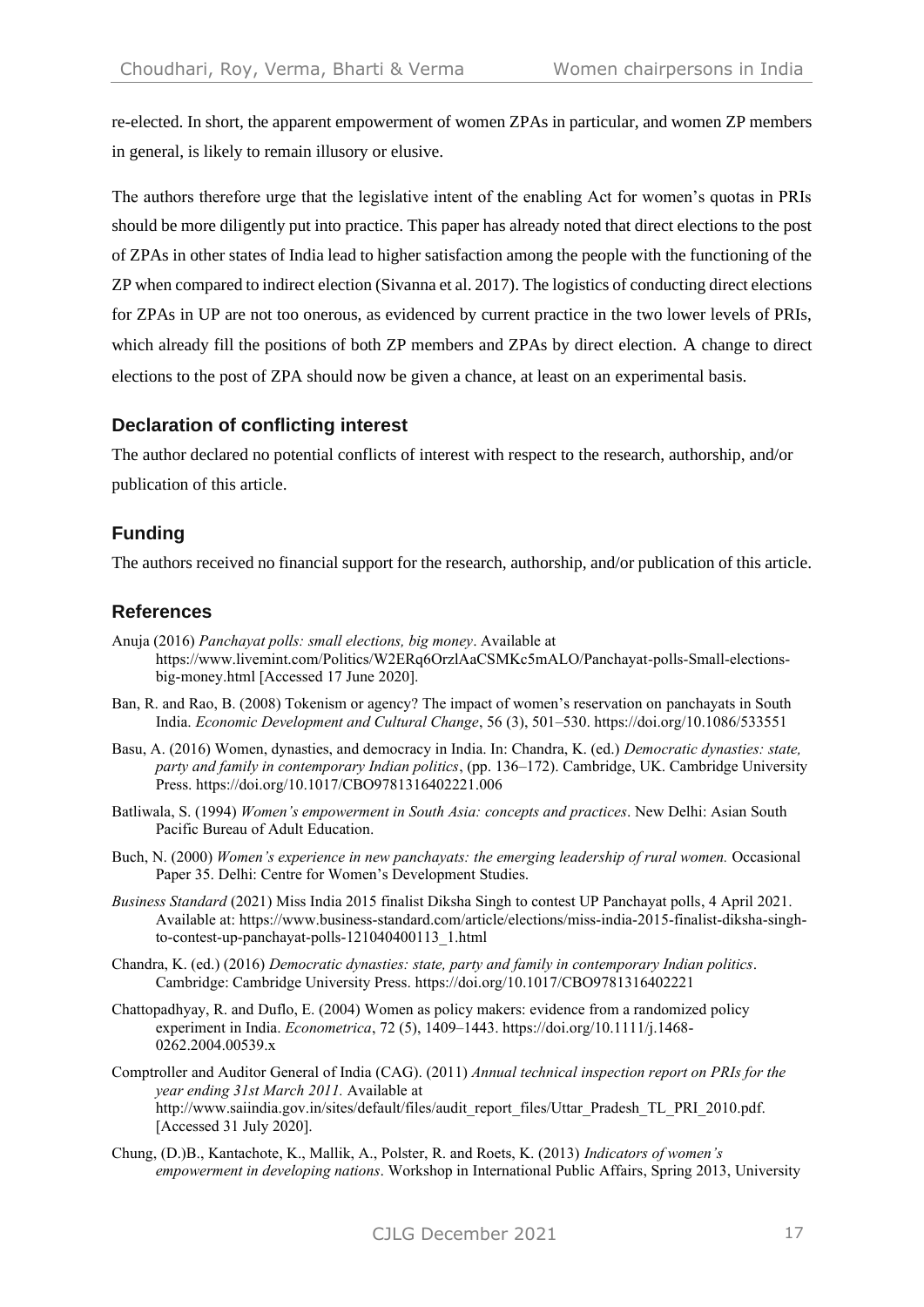of Wisconsin, Madison.

Dahlerup, D. (ed.) (2006) *Women, quotas and politics*. New York: Routledge.

- Dahlerup, D., Karlsson, D. and Stensöta, H.O. (2020) What does it mean to be a feminist MP? A comparative analysis of the Swedish and Danish parliaments. *Party Politics.* https://doi.org/10.1177/1354068820942690
- Dutta, S. (2012) Power, patronage and politics: a study of two panchayat elections in the north Indian state of Uttar Pradesh. *South Asia: Journal of South Asian Studies*, 35 (2), 329–352. https://doi.org/10.1080/00856401.2012.667364
- Eckert, S., Gerring, N., Jun, K., Lacouture, M.T., Lean, S.F., Liu, J. and Amanda, W. (2017) *Strengthening women's civic and political participation: a synthesis of the scholarly literature.* Wayne State University USAID/DCHA/DRG Working Papers Series.
- Government of India (1992) *The Constitution (Seventy-Third Amendment) Act, 1992*. Available at: <https://legislative.gov.in/constitution-seventy-third-amendment-act-1992>
- Gupta, M. and Chakraborty, P. (2019) *[State finance commissions: how successful have they been in empowering](https://ideas.repec.org/p/npf/wpaper/19-263.html)  [local governments?](https://ideas.repec.org/p/npf/wpaper/19-263.html)* NIPFP [Working Paper](https://ideas.repec.org/s/npf/wpaper.html) 263. National Institute of Public Finance and Policy. Available at: https://www.nipfp.org.in/publications/working-papers/1858/
- Hust, E. (2004) *Women's political representation and empowerment in India – a million Indira's now?* New Delhi: Manohar.
- International Institute for Population Sciences (IIPS) and ICF. (2017) *National family health survey (NFHS-4), India, 2015-16.* Uttar Pradesh, Mumbai: IIPS. Available at: https://dhsprogram.com/pubs/pdf/fr338/fr338.up.pdf
- Jayal, N.G. (2006) Engendering local democracy: the impact of quotas for women in India's panchayats. *Democratization,* 13 (1), 15–35. https://doi.org/10.1080/13510340500378225
- Jeffrey, C., Hariss J. and Corbridge, S. (2014) *India: economy politics society*. New Delhi: OUP.
- Jha, A. and Pal, M. (2004) Devolution or delusion. an evaluation of the status of panchayati raj institutions in India. In: Singh, S. (ed.) *Decentralised governance in India. Myth and reality*, (pp. 89–104). New Delhi: Deep & Deep.
- Kabeer, N. (1994) *Reversed realities: gender hierarchies in development thought*. London: Verso.
- Kaviraj, S. (2010) *The trajectories of the Indian state: politics and ideas*. New Delhi: Permanent Black.
- Kishor, S. and Gupta, K. (2004) Women's empowerment in India and its states: evidence from the NFHS. *Economic and Political Weekly*, 39 (7), 694–712.
- Kohli, A. (ed.) (2001) *The success of India's democracy*. Cambridge: Cambridge University Press.
- Mishra, A. (2018) Multiple marginalities: a study of participation of women in panchayati raj institutions in Arunachal Pradesh. *Social Change*, 48 (4), 558–574. https://doi.org/10.1177/0049085718801444
- Malik, S. (2021) Men can't step into the shoes of women sarpanches. *The Tribune,* 31 March 2021. Available at: https://epaper.tribuneindia.com/c/59468751.
- Mishra, S. (2016) 60% winners in dist. panchayat chiefs elections are women. *The Times of India*, 4 January 2016. Available at: https://timesofindia.indiatimes.com/city/lucknow/60-winners-in-dist-panchayatchiefs-elections-are-women/articleshow/50431212.cms [Accessed 11 July 2020].
- Nayak, P. and Mahanta, B. (2009) Women empowerment in India. *Bulletin of Political Economy*, 5 (2), 155– 183. DOI: 10.2139/ssrn.1320071
- Pai, S. (2001) Social capital, panchayats and grass roots democracy: politics of Dalit assertion in Uttar Pradesh. *Economic and Political Weekly,* 36 (8), 645–654.
- Patnaik, P. (2014) Politics is not just a man's game: women in democratic local governance of Odisha. *Social Change*, 44 (1), 131–153. https://doi.org/10.1177/0049085713514830
- Pritchett, L. (2009) *Is India a flailing state?: Detours on the four lane highway to modernization*. John F. Kennedy School of Government Faculty Research Working Paper Series*.* Available at <http://nrs.harvard.edu/urn-3:HUL.InstRepos:4449106>